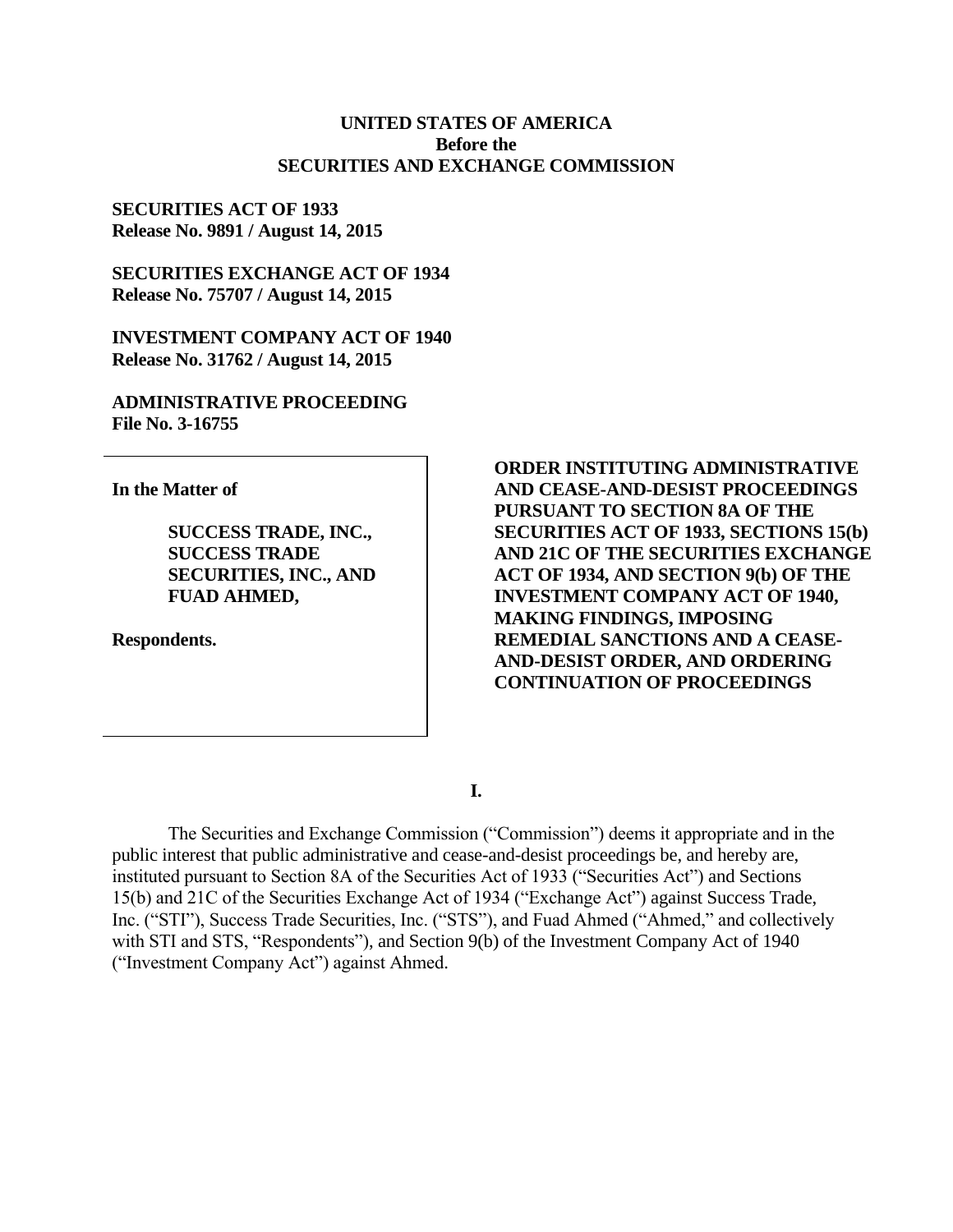In anticipation of the institution of these proceedings, Respondents have submitted Offers of Settlement (the "Offers") which the Commission has determined to accept. Solely for the purpose of these proceedings and any other proceedings brought by or on behalf of the Commission, or to which the Commission is a party, Respondents admit the Commission's jurisdiction over them and the subject matter of these proceedings, and consent to the entry of this Order Instituting Administrative and Cease-and-Desist Proceedings Pursuant to Section 8A of the Securities Act of 1933, Sections 15(b) and 21C of the Securities Exchange Act of 1934, and Section 9(b) of the Investment Company Act of 1940, Making Findings, Imposing Remedial Sanctions and a Cease-and-Desist Order, and Ordering Continuation of Proceedings ("Order"), as set forth below.

## **III.**

On the basis of this Order and Respondents' Offers, the Commission finds<sup>1</sup> that:

#### **Summary**

1. These proceedings arise from Respondents' offering fraud. From February 2009 through at least February 2013, STI, its subsidiary STS, a registered broker-dealer, and Ahmed, president and chief executive officer of STI and STS, offered and sold in unregistered, non-exempt transactions approximately \$20 million in STI promissory notes ("STI Notes") to at least 65 investors. Many of the investors were customers of STS and advisory clients of Investment Adviser A, an investment adviser whose employees were registered representatives associated with STS and that offered and sold STI Notes to its clients. Contrary to Respondents' representations regarding the use of offering proceeds in private placement memoranda ("PPMs") and other investor communications, they misappropriated proceeds to pay Ahmed's personal expenses, remit checks to Ahmed's brother, and fund Investment Adviser A's payroll and operations. STI and Ahmed also used the proceeds from later STI Note sales to make interest payments to earlier noteholders, thereby perpetuating the fraud. Finally, in late 2012 and early 2013, Respondents fraudulently induced some noteholders to convert or extend their STI Notes before the scheme ultimately collapsed in April 2013.<sup>2</sup>

On February 25, 2015, STI, STS, and Ahmed entered into an administrative consent order with the District of Columbia's Department of Insurance, Securities, and Banking, based

 $\frac{1}{1}$ The findings herein are made pursuant to Respondents' Offers of Settlement and are not binding on any other person or entity in this or any other proceeding.

<sup>&</sup>lt;sup>2</sup> On June 25, 2014, a FINRA hearing panel issued an order, based on the transactions and occurrences arising out of the STI Note offering, that expelled STS from FINRA membership, barred Ahmed from association with any FINRA member firm in any capacity, and required STS and Ahmed, jointly and severally, to pay investor restitution, together with prejudgment interest, totaling \$13,706,288.28. STS and Ahmed have appealed the hearing panel's decision to FINRA's National Adjudicatory Council; the appeal is pending.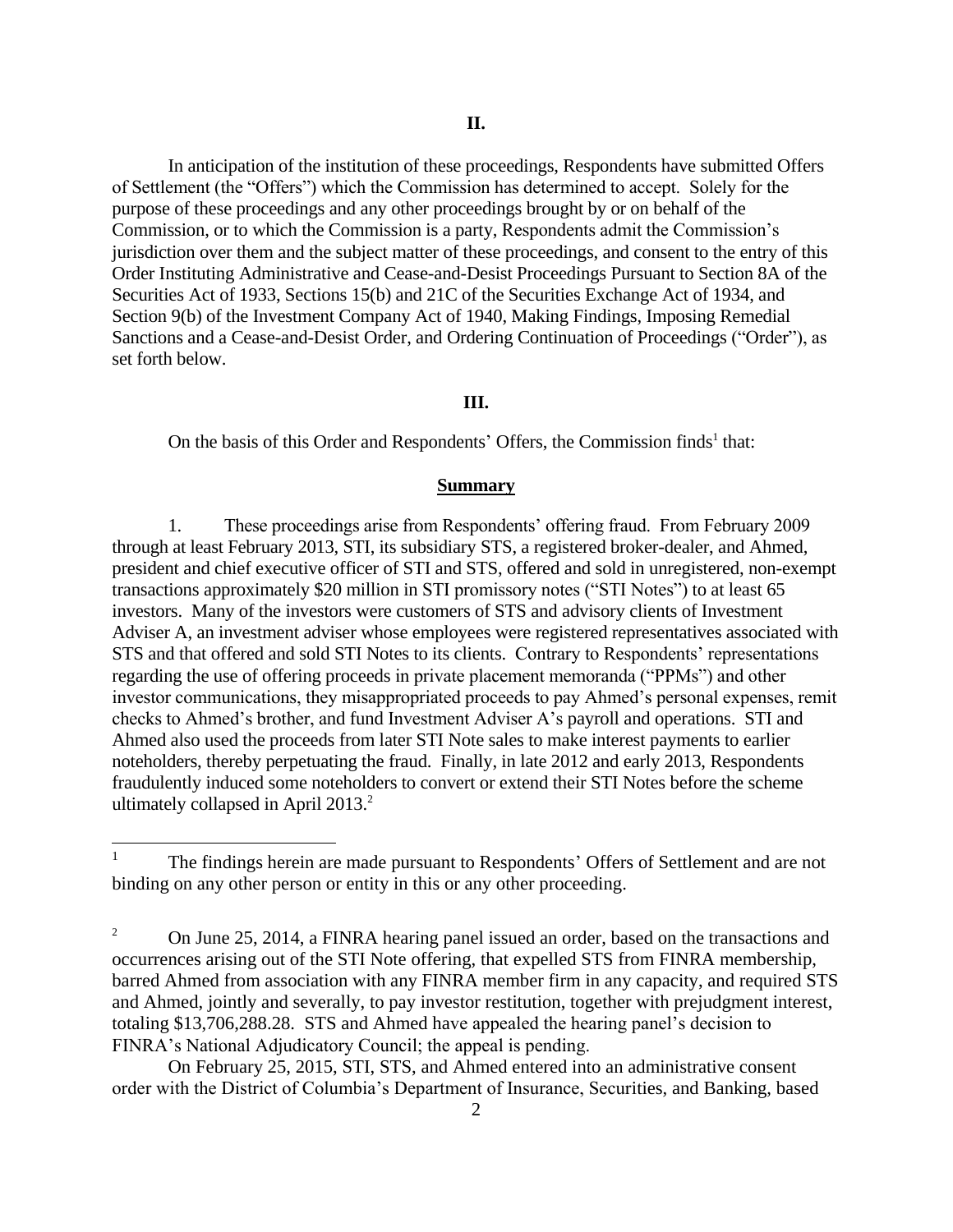# **Respondents**

2. **Success Trade, Inc. ("STI")** is a corporation organized, and with its principal place of business, in Washington, DC. STI is the parent company of Success Trade Securities, Inc., a registered broker-dealer, and BP Trade, Inc., a software company. STI issued the securities that are the subject of this Order.

3. **Success Trade Securities, Inc. ("STS")** is a corporation organized, and with its principal place of business, in Washington, DC. STS has been registered as a broker-dealer with the Commission since 1999. STS offered and sold the STI Notes, and provided brokerage services to all of Investment Adviser A's advisory clients.

4. **Fuad Ahmed ("Ahmed")**, age 48, resides in Washington, DC. Ahmed founded STI and STS and serves as the president, chief executive officer, sole officer and director, and the largest shareholder of both entities. At various times, Ahmed has held Series 4, 7, 24, 27, 63, and 65 licenses.

# **Other Relevant Entities**

5. **Investment Adviser A**, was a Maryland corporation with its principal place of business in McLean, Virginia. Now defunct, Investment Adviser A at times was licensed in as many as 11 states and the District of Columbia. Investment Adviser A provided concierge-style investment advisory and financial management services primarily to professional athletes.During the relevant period, four of Investment Adviser A's employees were associated with STS as registered representatives and operated out of STS's McLean branch office.

6. **BP Trade, Inc.** ("BP Trade"), a subsidiary of STI, is a Canadian corporation with its principal place of business in Washington, DC. During the relevant period, BP Trade provided the software and trading platform for STS, its only customer. Ahmed is the president and chief executive officer of BP Trade.

# **Background**

## **A. STI's Origin and Business Model**

 $\overline{a}$ 

7. Ahmed founded STI and STS in 1999. STS operated as a deep-discount broker under the trade names Just2Trade.com and LowTrades.com. STS charged its customers commissions of less than \$5 per trade, but could not make a profit at these commission rates. STS set its commission rates low to build order volume in hopes that this volume would generate

on the STI Note offering, that: (i) required STI, STS, and Ahmed to cease and desist from offering or selling unregistered and non-exempt securities in or from the District of Columbia, and prohibited them from engaging in securities business in the District of Columbia; (ii) ordered STI, STS, and Ahmed, jointly and severally, to pay \$12,529,804.34 in investor restitution; and (iii) ordered STI and Ahmed, jointly and severally, to pay a \$650,000 civil penalty.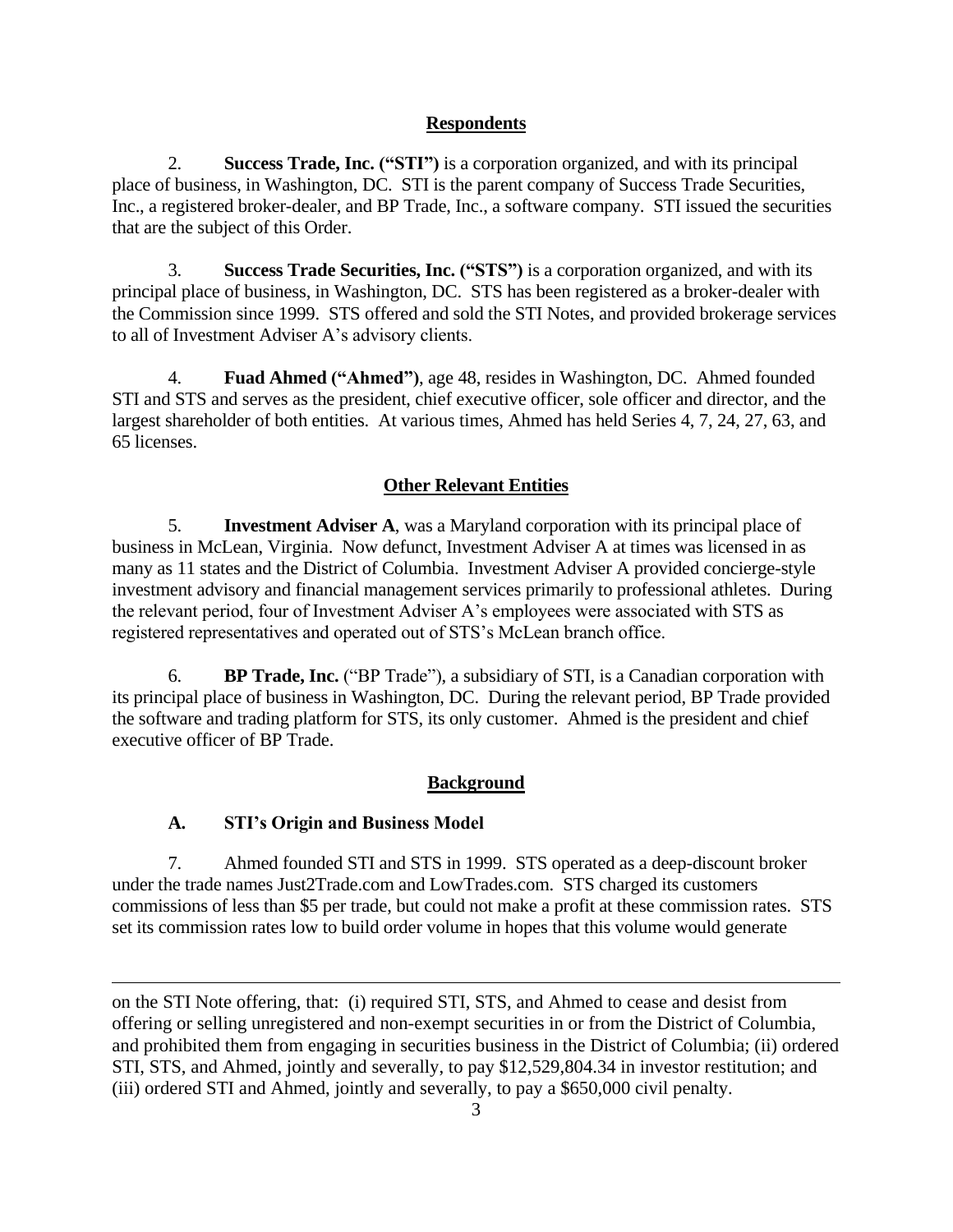sufficient rebate income from exchanges to offset – and eventually to exceed – the losses STS was incurring from the low commissions.

8. STS never generated sufficient order flow for its business model to be consistently profitable. STS was the only source of operational revenue for its parent company STI, but STS typically generated half or less of the revenue needed for STI to be profitable. STI lost money in every year of its existence except 2007, when it achieved a net positive income of just over \$200,000.

### **B. The STI Note Offering**

9. In 2008, STI had a net loss of more than \$600,000 and was in severe financial distress. That year Ahmed, on behalf of STI, issued two ten-year promissory notes totaling \$800,000 to a New York investor. These notes carried annual interest rates of 50% to 53%. The notes' total \$800,000 principal exceeded STI's total revenue in each year from 2004 through 2008.

10. To repay these onerous 2008 notes and other debts, Respondents needed a new source of capital. Around the same time, Investment Adviser A terminated a relationship with a previous introducing broker and was seeking a new brokerage relationship. Ahmed and the principal of Investment Adviser A were acquainted and began discussions about STS entering into a brokerage relationship with Investment Adviser A. In spring 2009, such a brokerage relationship was established and employees of Investment Adviser A became registered representatives associated with STS.

11. In March 2009, Respondents, through Ahmed and registered representatives of STS working at Investment Adviser A, began offering the STI Notes. Investment Adviser A typically introduced investors to STI, and all or substantially all of the STI noteholders were also Investment Adviser A's advisory clients and had brokerage accounts at STS. In return, STI funded Investment Adviser A's operations. STI's funding of Investment Adviser A's operations was tied to the funds Investment Adviser A raised by soliciting STI Note purchases.

12. Most of Investment Adviser A's clients who invested in the STI Notes were young professional athletes, who, in some cases, were financially unsophisticated and did not qualify as accredited investors. From March 2009 through at least February 2013, Respondents offered and sold 152 STI Notes, for proceeds of approximately \$20 million, to at least 65 individual investors, who purchased in amounts ranging from \$6,500 to \$1 million. The STI Notes carried purported annual interest rates ranging from 12% to at least 30%, paid on a monthly basis, typically over three years. Most of the notes were convertible to STI equity, typically at \$2 per share, and were held in the noteholders' STS brokerage accounts.

13. Respondents offered and sold each STI Note pursuant to one of several PPMs dated, respectively, January 1, 2009, February 1, 2009, September 29, 2009, and November 30, 2009. Approximately 70% of STI Note investors received a PPM and, of those investors, most received the November 2009 PPM, which STI used through February 2013. Ahmed drafted the PPMs, used them in soliciting investors, and provided them to STS registered representatives for their use in soliciting investors.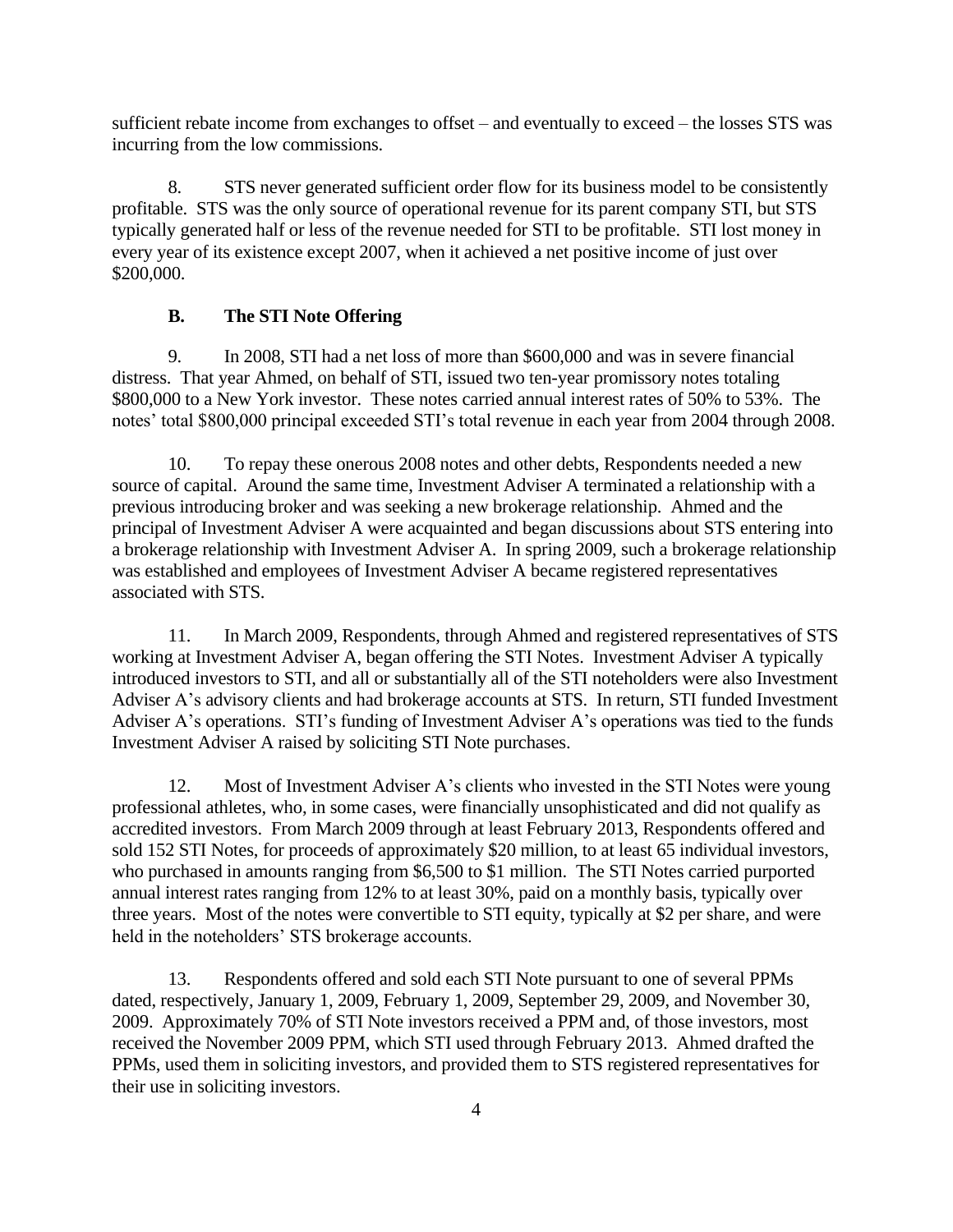14. The PPMs contained material misrepresentations and made material omissions.

15. The PPMs misrepresented that the bulk of the proceeds of the STI Note offering would be used to grow and promote STI's business. Each PPM included a chart purporting to show how 100% of the offering proceeds would be applied, including for advertising, website development, data center infrastructure, other capital investments, share buyback and debt retirement. For example, the November 2009 PPM contained the following chart:

|                                                | Amount      | <b>Percent of Proceeds</b> |
|------------------------------------------------|-------------|----------------------------|
| <b>Proceeds from Sale of Notes</b>             | \$5,000,000 | 100.00%                    |
| <b>Applications of Proceeds:</b>               |             |                            |
| Offering Expenses <sup>1</sup>                 | \$4,000     | 0.08%                      |
| Commissions <sup>2</sup>                       | \$250,000   | 5.00%                      |
| Capital Investment in Success Trade Securities |             |                            |
| Advertising                                    | \$2,000,000 | 40.00%                     |
| Web Site Development                           | \$10,000    | 0.20%                      |
| Capital Investment in BP Trade                 |             |                            |
| Data Center Infrastructure                     | \$500,000   | 10.00%                     |
| Software Programming                           | \$300,000   | 6.00%                      |
| Equipment                                      | \$250,000   | 5.00%                      |
| Share Buyback & Debt Retire                    | \$1,500,000 | 30.00%                     |
| Legal, Accounting                              | \$6,000     | 0.12%                      |
| <b>Working Capital</b>                         | \$180,000   | 3.60%                      |
| <b>TOTAL APPLICATION OF PROCEEDS</b>           | \$5,000,000 | 100%                       |

16. In reality, STI and Ahmed misused the proceeds for numerous undisclosed purposes, including:

- a. paying approximately \$4 million in interest payments to previous STI Note investors;
- b. paying approximately \$1.25 million to Investment Adviser A and Investment Adviser A's principal;
- c. paying at least \$800,000 of Ahmed's personal expenses, including credit card balances, clothing, and travel, through so-called "officer loans" that were interest-free, unsecured, and undocumented;
- d. paying approximately \$98,000 in interest-free, unsecured, and undocumented loans to Ahmed's brother; and
- e. making monthly payments of approximately \$1,300 on Ahmed's Range Rover lease.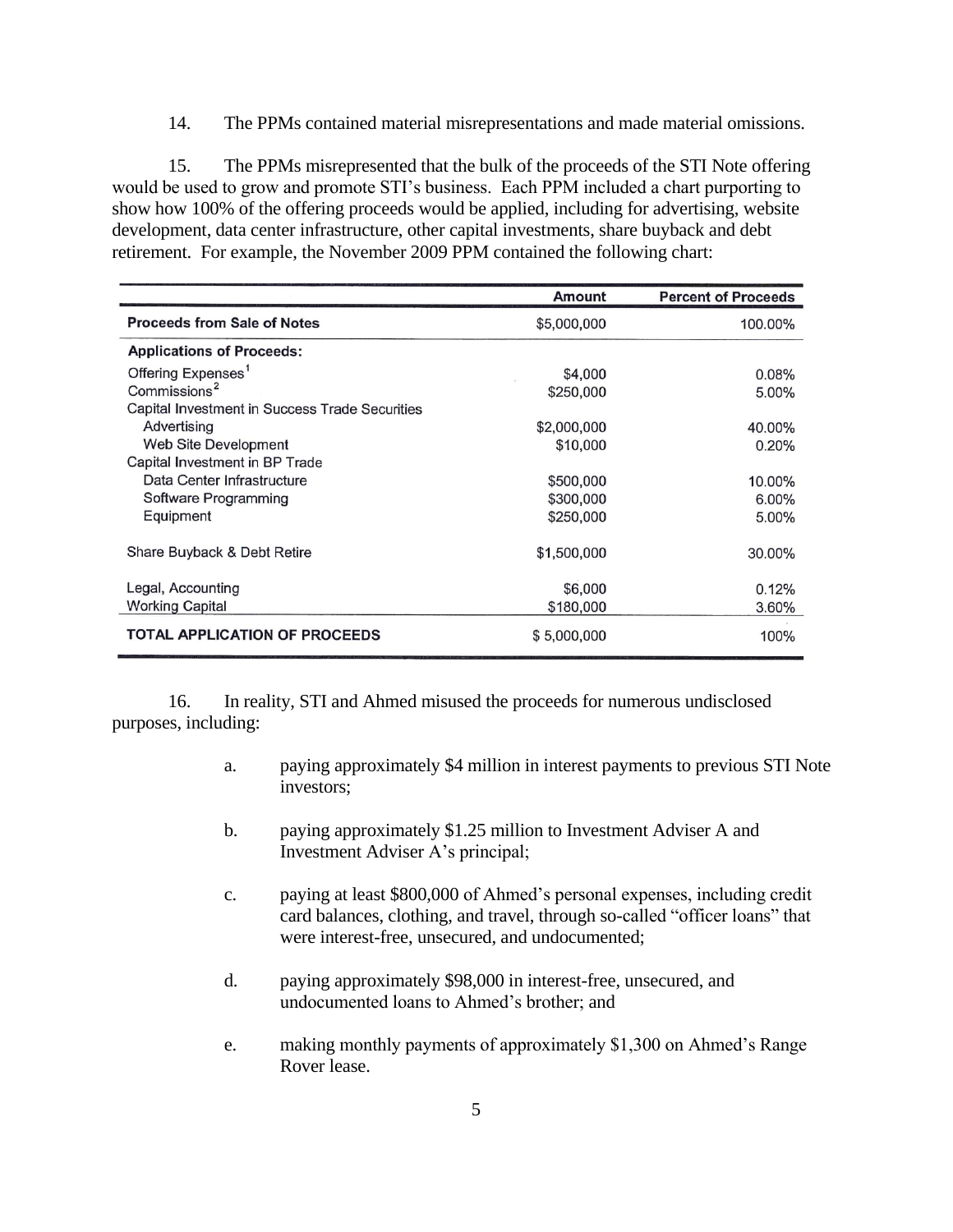17. Respondents' use of proceeds was also contrary to other representations in the PPMs. For example, the PPMs represented that no officer or director of STI would receive compensation for selling the STI Notes. As STI's sole officer and director, however, Ahmed received compensation in the form of the "officer loans" used to cover his personal expenses.

18. The PPMs further represented that neither STS, nor anyone associated with STS, would receive any compensation in connection with the sale of the STI Notes. The payments to Investment Adviser A, whose employees also acted as STS registered representatives selling the STI Notes, constituted such compensation.

19. The PPMs contained material misrepresentations beyond use of proceeds. For example, the PPMs represented that STI was raising \$5 million. In fact, STI raised roughly \$20 million through notes offered pursuant to the PPMs. Respondents similarly misrepresented STI's total indebtedness. In PPMs used from 2009 through 2013, STI represented that its issued debt totaled approximately \$1.7 million when, in fact, total indebtedness exceeded \$14 million by 2013. In addition, the PPMs represented that STI Notes were being offered at 12% annual interest when, in fact, some notes were issued at annual interest rates of at least 30%.

20. In addition to affirmative misrepresentations, the PPMs also omitted material information. None of the PPMs contained or discussed STI's financial statements nor did they disclose that STI was in financial distress and operating under a large and increasing debt burden. At all relevant times, STI's monthly expenses greatly exceeded the revenue it received from STS, STI's sole source of revenue. From 2009 through mid-2012, STI suffered aggregate operating losses of nearly \$10 million on revenues of less than \$5 million. From at least March 2009, STI required new investor capital from the sale of the STI Notes to pay its expenses, including interest expenses owed to noteholders.

21. Respondents' misrepresentations and omissions in the PPMs were material because they (i) misled investors about the strength of STI's business and (ii) misled investors regarding the purposes for which their money would be used.

22. Ahmed knew, or was reckless in not knowing, that the PPMs contained material misrepresentations and omitted material information. Ahmed created and authorized the use of the PPMs. Ahmed signed the majority of the promissory notes on behalf of STI. At all relevant times, Ahmed was the only signatory on STI's bank accounts. As sole officer and director of STI, Ahmed was aware of all payments made and received by STI. Ahmed was the controlling person of STI and STS, and his state of mind can be imputed to STI and STS.

## **C. Respondents Fraudulently Induced Noteholders with Maturing STI Notes to Roll-Over, Extend, or Convert the Notes into STI Common Stock**

23. By November 2012, Respondents were again facing severe financial pressure. As a result of its outstanding indebtedness, STI owed approximately \$155,000 in monthly interest payments, well exceeding its monthly revenues. Simultaneously, principal repayments on the three-year STI Notes issued in 2009 were beginning to come due. Ahmed knew that STI lacked the funds to repay the principal on mature notes and to cover monthly interest payments.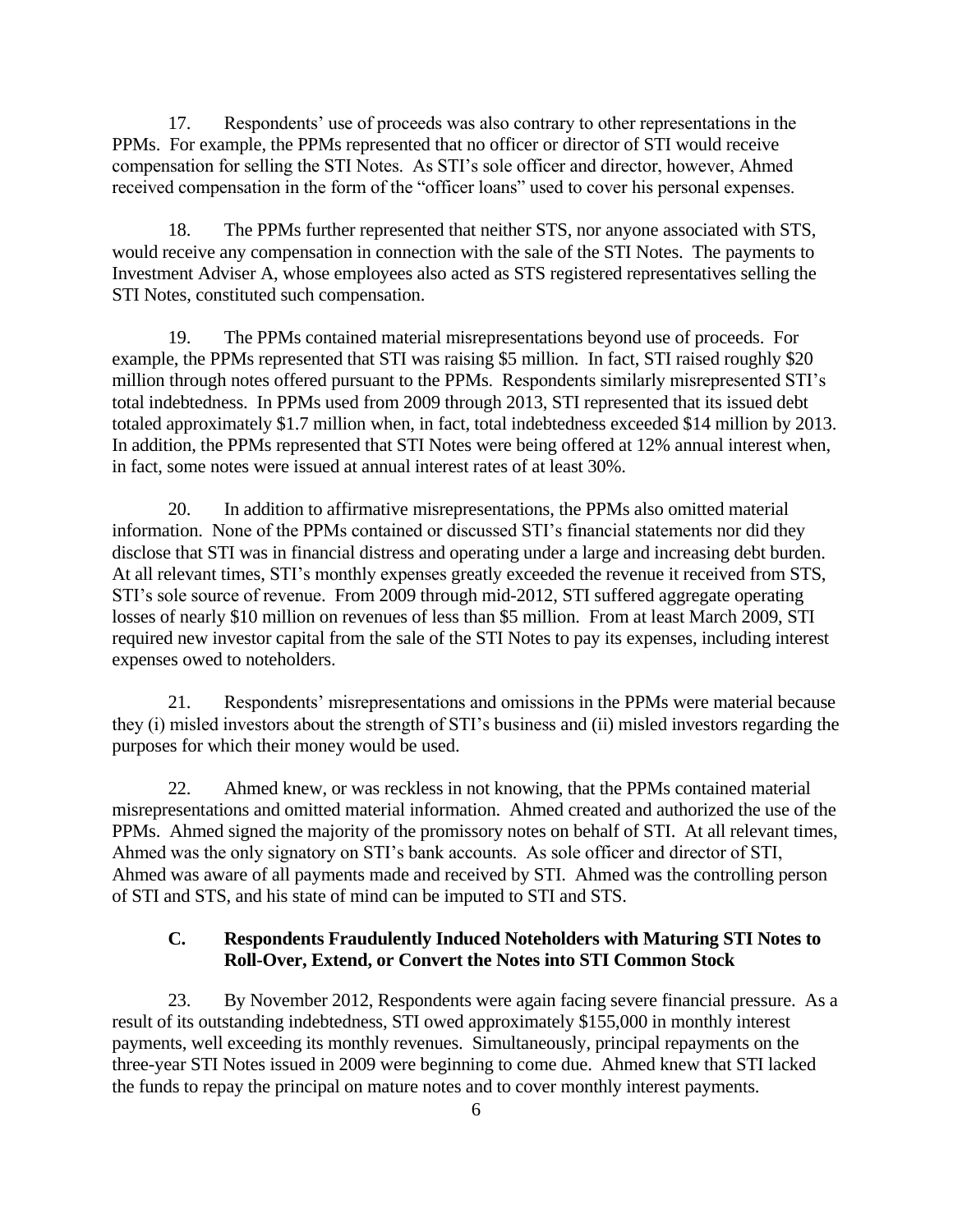24. From at least November 2012 through at least February 2013, Respondents, including Ahmed personally, persuaded certain STI noteholders to extend their STI Notes or to convert them into STI equity, typically by offering higher interest rates or lower conversion prices than were authorized by the PPMs.

25. While inducing investors to restructure their investments, Respondents knowingly or recklessly made additional misrepresentations and omissions of material fact and engaged in deceptive acts. In particular, STI and Ahmed failed to disclose that they needed the extensions or conversions because STI was unable to pay both the principal and interest due on the STI Notes and did not disclose that STI could not pay the existing, much less higher, interest rates on STI Notes without raising additional capital. In addition, Respondents procured and provided to investors a misleading valuation of BP Trade derived from dubious assumptions and falsely represented that STI was planning a public listing on a European exchange and was preparing to purchase an Australian broker-dealer.

26. In September 2012, Ahmed secured a valuation report on BP Trade from a Las Vegas business consultant and investment adviser. On September 17, 2012, Ahmed asked the consultant to prepare the report based on Ahmed's specious projections and claimed that the report was to be used solely for Ahmed's purposes in deciding whether to invest more money in BP Trade. Less than a week later, the consultant delivered a report to Ahmed that valued BP Trade at \$47.1 million. Ahmed did not provide the consultant with any historical financial information concerning STI or BP Trade. Ahmed knew at the time that he received the valuation report that it consisted of a projection of BP Trade's future cash flow in light of unrealistic assumptions that he had personally supplied. Ahmed also knew that the consultant had not independently verified whether any of the assumptions were reasonable.

27. The consultant's report expressly stated that it: (i) was intended solely for STI's information and could not be relied on by any other party without written consent; (ii) relied entirely upon STI's financial forecast and projections; and (iii) did not independently verify any of the information supplied by STI. Nonetheless, Ahmed and STS registered representatives touted the \$47.1 million valuation to certain investors, without also supplying them with copies of the report, and while offering better interest rates than were in the PPMs. For example, in October 2012, Ahmed obtained a \$225,000 investment in a five-month note at 30% after discussing the \$47.1 million valuation report in an email. In other discussions with investors, Ahmed and the registered representatives used the \$47.1 million valuation to induce investors to extend the terms of their STI Notes or to convert them into equity.

28. Ahmed and STS's registered representatives created the false impressions that the valuation was of STI, not BP Trade, and that the valuation took into account STI's financial condition. These misrepresentations were material because they provided a grossly inflated impression of STI's value and of STI's ability to pay the principal and interest on the STI Notes.

29. Respondents further induced STI noteholders to convert to STI stock by creating the false impression that: (i) STI's common stock would publicly list on a European exchange by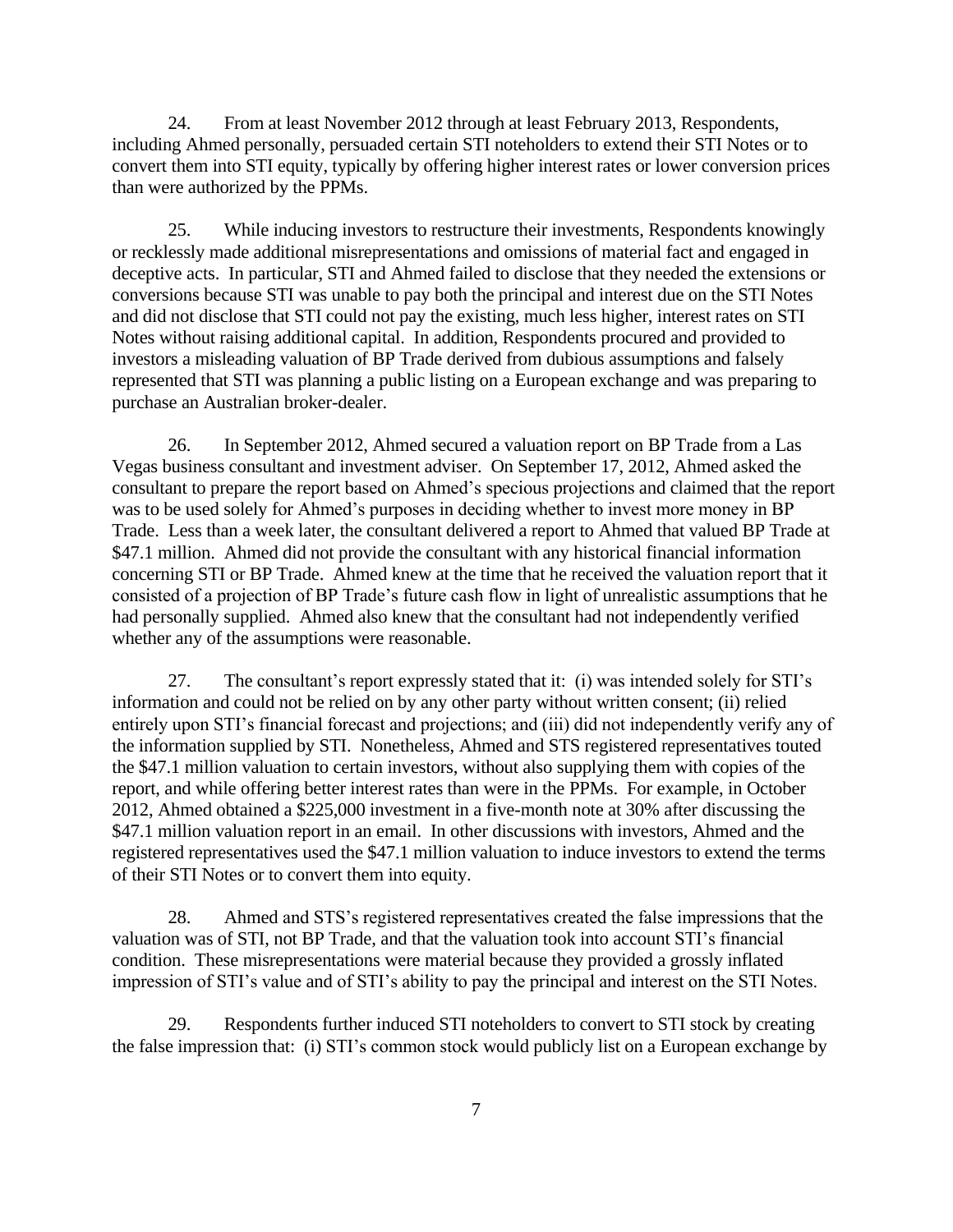no later than June 2013, and (ii) STI would acquire an Australian online broker-dealer for approximately \$15.6 million cash by no later than April 2013.

30. In January 2013, at a meeting with STS registered representatives, Ahmed stated that STI would list at four or five Euros, or approximately \$6.40, per share, a share price more than triple the conversion price offered to STI noteholders. Ahmed also stated that he expected the listing to take place on a German exchange in March or April 2013. With Ahmed's encouragement, the STS registered representatives communicated to investors that conversion of STI Notes into equity represented a lucrative and time-limited opportunity.

31. In communications with STI Note investors, Ahmed similarly promoted conversion of STI Notes into equity by indicating that a public listing of STI stock would take place in the April to June 2013 timeframe at an opening price of four or five Euros per share. Ahmed did not disclose to the investors that STI needed to raise more capital to pay interest on their STI Notes or that STI would be unable to meet its interest obligations if the investors failed to convert their notes.

32. Respondents knew, or were reckless in not knowing, that it would be impossible for STI to list its stock on an exchange by June 2013, and that there was no reason to believe that STI's stock would open at \$6.40 per share. At the time Ahmed made these representations, STI had still not (i) applied to any exchanges, (ii) registered or taken any steps toward registering its stock with a foreign securities regulatory authority, or (iii) identified a market maker for the stock.

33. Respondents, through Ahmed, further encouraged STI noteholders to convert, and explained STI's delay in listing on an exchange, by leading them to believe that STI would acquire an Australian online broker-dealer by April 2013. These representations were misleading because Respondents knew, or were reckless in not knowing, that STI could not complete the acquisition by April 2013. At the time Ahmed made these representations, STI lacked the funds or financing commitments to fund the \$15.6 million purchase and had no reasonable expectation of obtaining such funds.

34. Respondents' misrepresentations were material because they created the false impression that converting STI Notes into equity would be profitable, and that STI had sufficient funds to acquire an Australian online broker-dealer to enhance the value of STI and its subsidiaries. Moreover, they disguised the fact that STI lacked the capital to pay principal and interest on the unconverted STI Notes through STI's own business activities.

## **D. STI's Note Offering Was Neither Registered Nor Exempt From Registration**

35. In addition to misrepresentations and omissions, STI's Notes offering was not registered with the Commission, and no exemption from registration applied to Respondents' sales of the STI Notes.

36. STI Notes were sold to investors in several states using various means of interstate facilities and the mails.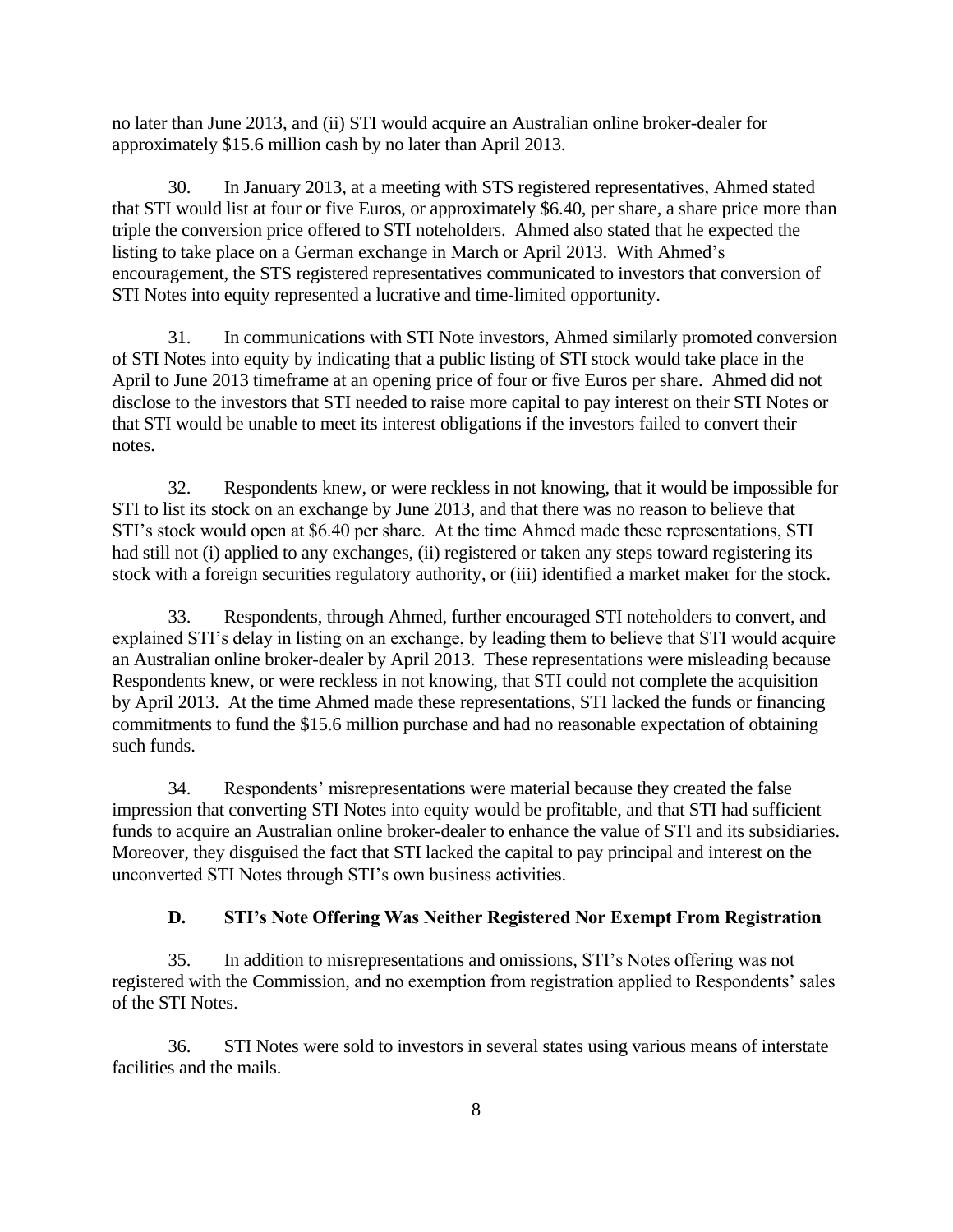37. In June 2009, STI filed a Form D Notice of Exempt Offering of Securities with the Commission and claimed that the STI Notes offering was exempt from registration under Rule 505 of Regulation D promulgated under the Securities Act, which exempts an offering where, among other things, the offering does not exceed \$5 million. STI's Notes offering exceeded \$5 million, and, thus, did not qualify for the Rule 505 exemption.

38. Unlike the Form D, STI's PPMs asserted that the offering of the STI Notes was exempt from registration under Rule 506 of Regulation D of the Securities Act. Rule 506 provides an exemption where, among other things, the offering does not include more than 35 nonaccredited investors or any investors who are both non-accredited and unsophisticated. Rule 506(b)(2)(ii) defines sophistication as having such knowledge and experience in financial and business matters that the investor is capable of evaluating the merits and risks of the prospective investment. The STI Notes offering did not qualify for the Rule 506 exemption because it included non-accredited investors who were also financially unsophisticated

39. STI's Notes offering did not qualify for any other exemption from registration.

40. Respondents knew, or were reckless in not knowing, that many of the purchasers of STI Notes were neither accredited nor sophisticated. In several instances, STS registered representatives completed accredited investor questionnaires with inaccurate information to create the false impression that STI Note purchasers were accredited or sophisticated when they were not.

## **E. Nature of the Conduct**

41. Ahmed's violations were egregious in that they involved repeated knowing misstatements and omissions, occurred over a period of approximately four years, and resulted in a fraud of a significant magnitude.

42. Ahmed's fraudulent conduct was complex because, among other things, it involved multiple industry participants, sophisticated offering materials, and the creation and dissemination of a misleading valuation report.

43. Ahmed's violations resulted from his abuse of his position as an officer and director. As the sole officer and director of STI and STS, Ahmed was able to direct their participation in the fraud. Ahmed used his authority to authorize knowing misrepresentations and omissions by STI and STS.

44. Ahmed acted intentionally in performing his fraudulent acts.

45. Ahmed obtained a pecuniary gain through his fraudulent acts. Ahmed received approximately \$800,000 in proceeds from the fraudulent offering that he used for his personal living expenses. He also used offering proceeds to pay his vehicle lease.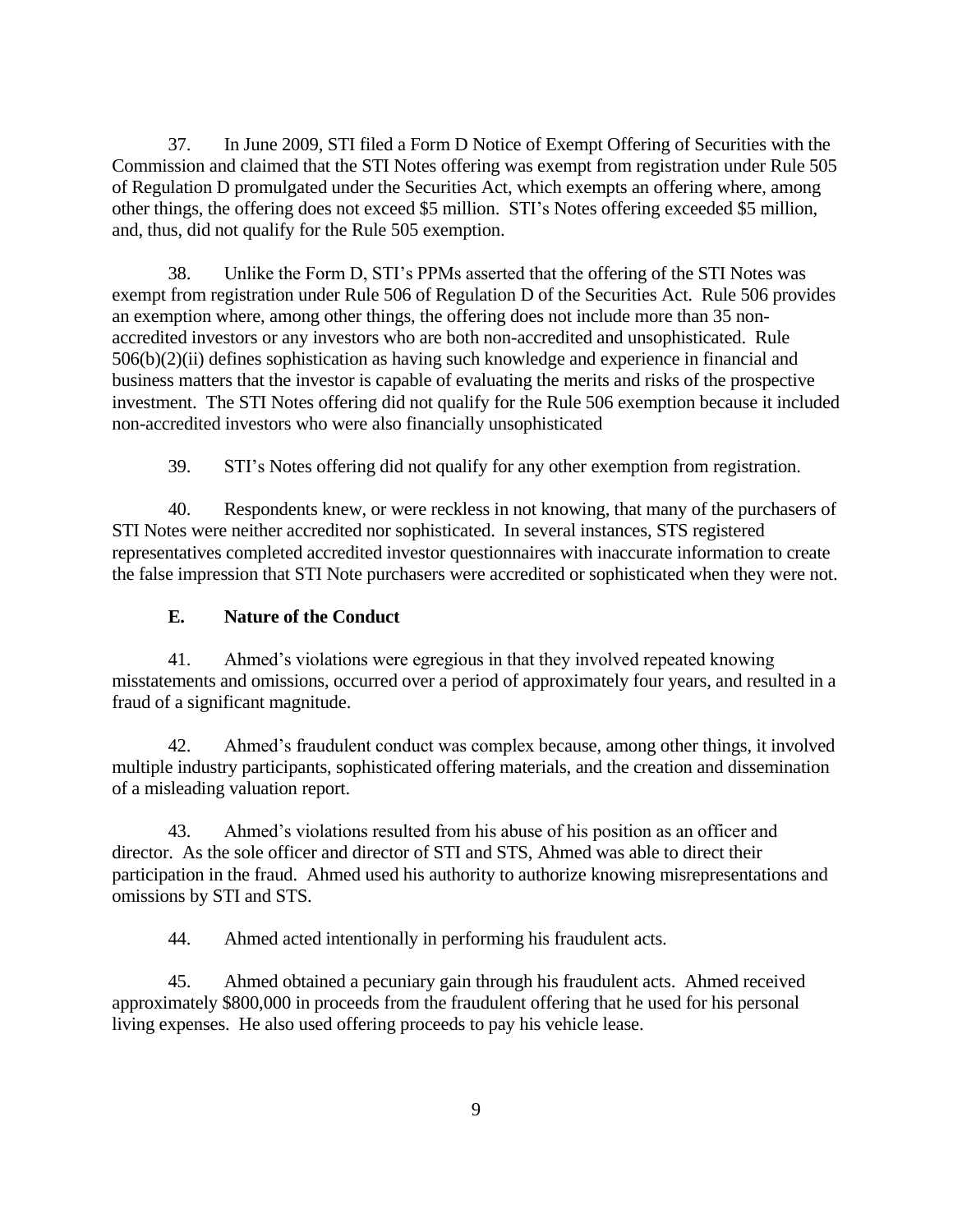46. Ahmed has represented that he desires to seek employment as an officer or director of a public company in the future.

#### **Violations**

47. As a result of the conduct described above, Respondents willfully violated Section 17(a) of the Securities Act and Section 10(b) of the Exchange Act and Rule 10b-5 thereunder which prohibit fraudulent conduct in the offer or sale of securities and in connection with the purchase or sale of securities*.*

48. As a result of the conduct described above, Respondents willfully violated Section 5(a) and (c) of the Securities Act which prohibit the unregistered offer and sale of securities in interstate commerce in the absence of an exemption*.*

#### **IV.**

Pursuant to this Order, Respondent Ahmed agrees to additional proceedings in this proceeding on the record to determine whether he should be suspended, prohibited and/or barred, as appropriate and in accordance with Securities Act Section 8A(f), Exchange Act Sections 15(b)(6) and 21C(f), and Investment Company Act Section 9(b), from:

1. acting as an officer or director of any issuer that has a class of securities registered pursuant to Section 12 of the Exchange Act, or that is required to file reports pursuant to Section 15(d) of the Exchange Act, if Ahmed's conduct demonstrates unfitness to serve as an officer or director of any such issuer;

2. being associated with any broker, dealer, investment adviser, municipal securities dealer, municipal advisor, transfer agent, or nationally recognized statistical rating organization;

3. participating in any offering of a penny stock, including: acting as a promoter, finder, consultant, agent or other person who engages in activities with a broker, dealer or issuer for purposes of the issuance or trading in any penny stock, or inducing or attempting to induce the purchase or sale of any penny stock; or

4. serving or acting as an employee, officer, director, member of an advisory board, investment adviser or depositor of, or principal underwriter for, a registered investment company or affiliated person of such investment adviser, depositor, or principal underwriter.

In connection with such additional proceedings, Respondent Ahmed agrees that: (a) he will be precluded from arguing that he did not violate the federal securities laws as described in this Order; (b) he may not challenge the validity of this Order; (c) solely for the purposes of such additional proceedings, the findings of this Order shall be accepted as and deemed true by the hearing officer; and (d) a hearing officer to be appointed may determine the issues raised in the additional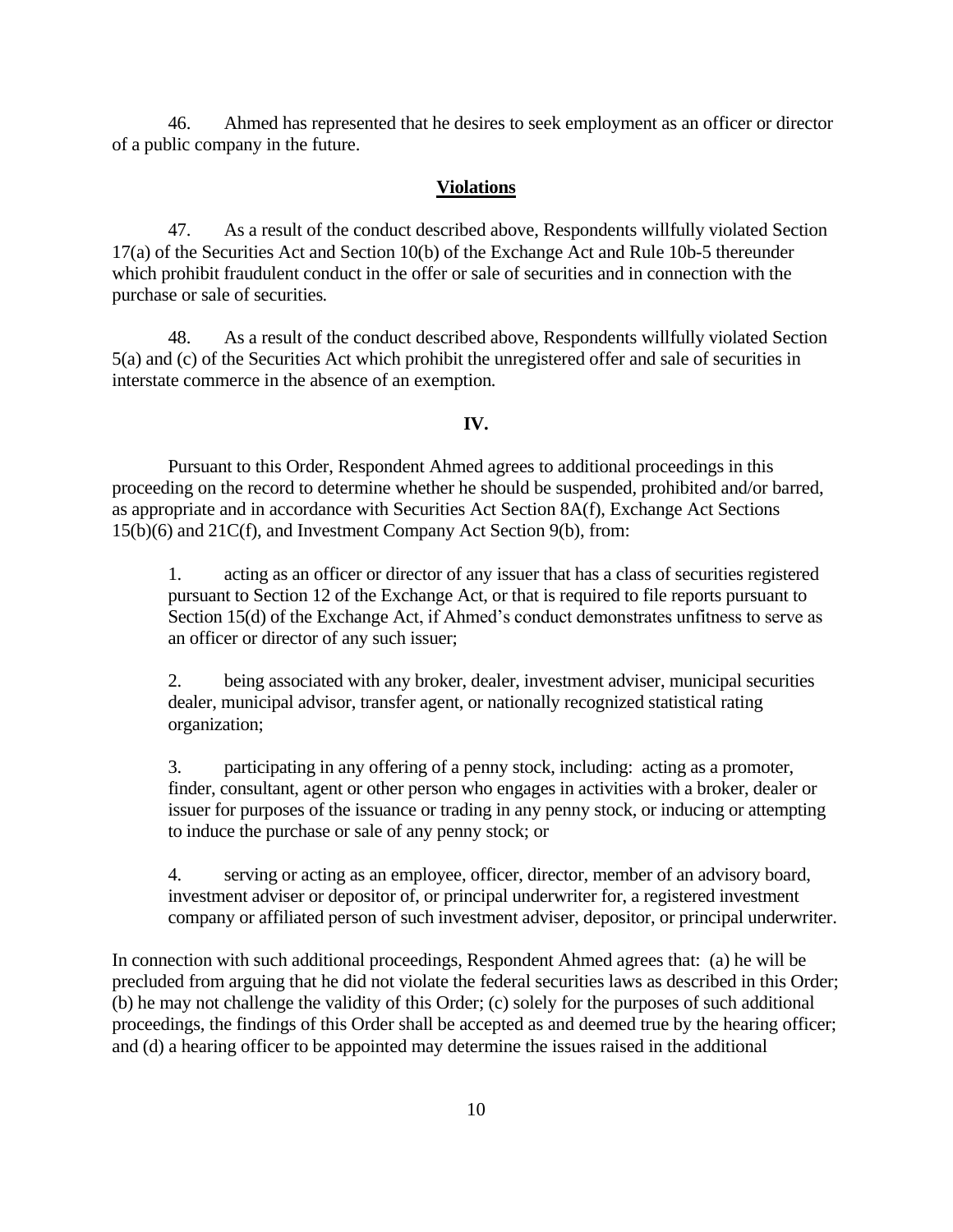proceedings on the basis of affidavits, declarations, excerpts of sworn deposition or investigative testimony, and documentary evidence.

### **V.**

In view of the foregoing, the Commission deems it appropriate and in the public interest to impose the sanctions agreed to in Respondents' Offers and to continue the proceedings to determine whether Respondent Ahmed should be suspended, prohibited from certain activities and/or barred from particular associations and participations as specified in Section IV.

Accordingly, pursuant to Section 8A of the Securities Act, Sections 15(b) and 21C of the Exchange Act, and Section 9(b) of the Investment Company Act, it is hereby ORDERED that:

A. Respondents cease and desist from committing or causing any violations and any future violations of Sections 5(a) and (c) and 17(a) of the Securities Act and Section 10(b) of the Exchange Act and Rule 10b-5 thereunder.

B. STS's registration as a broker-dealer is revoked.

C. Respondents shall, jointly and severally, within 30 days of the entry of this Order, pay disgorgement of \$12,777,395.80, and prejudgment interest of \$1,503,424.84 to the Securities and Exchange Commission. The Commission will credit \$900,000, the proceeds from sale of STS's assets, towards the disgorgement amount owed upon receipt of those funds from the escrow account where such funds are currently being held ("Escrowed Funds"). If timely payment is not made, additional interest shall accrue pursuant to SEC Rule of Practice 600.

Respondents shall, jointly and severally, within 30 days of the entry of this Order, pay a civil penalty of \$12,777,395.80 to the Securities and Exchange Commission for transfer to the general fund of United States Treasury subject to Exchange Act Section 21F(g)(3). If timely payment is not made, additional interest shall accrue pursuant to 31 U.S.C. § 3717.

Payment must be made in one of the following ways:

- (1) Respondent may transmit payment electronically to the Commission, which will provide detailed ACH transfer/Fedwire instructions upon request;
- (2) Respondent may make direct payment from a bank account via Pay.gov through the SEC website at http://www.sec.gov/about/offices/ofm.htm; or
- (3) Respondent may pay by certified check, bank cashier's check, or United States postal money order, made payable to the Securities and Exchange Commission and hand-delivered or mailed to: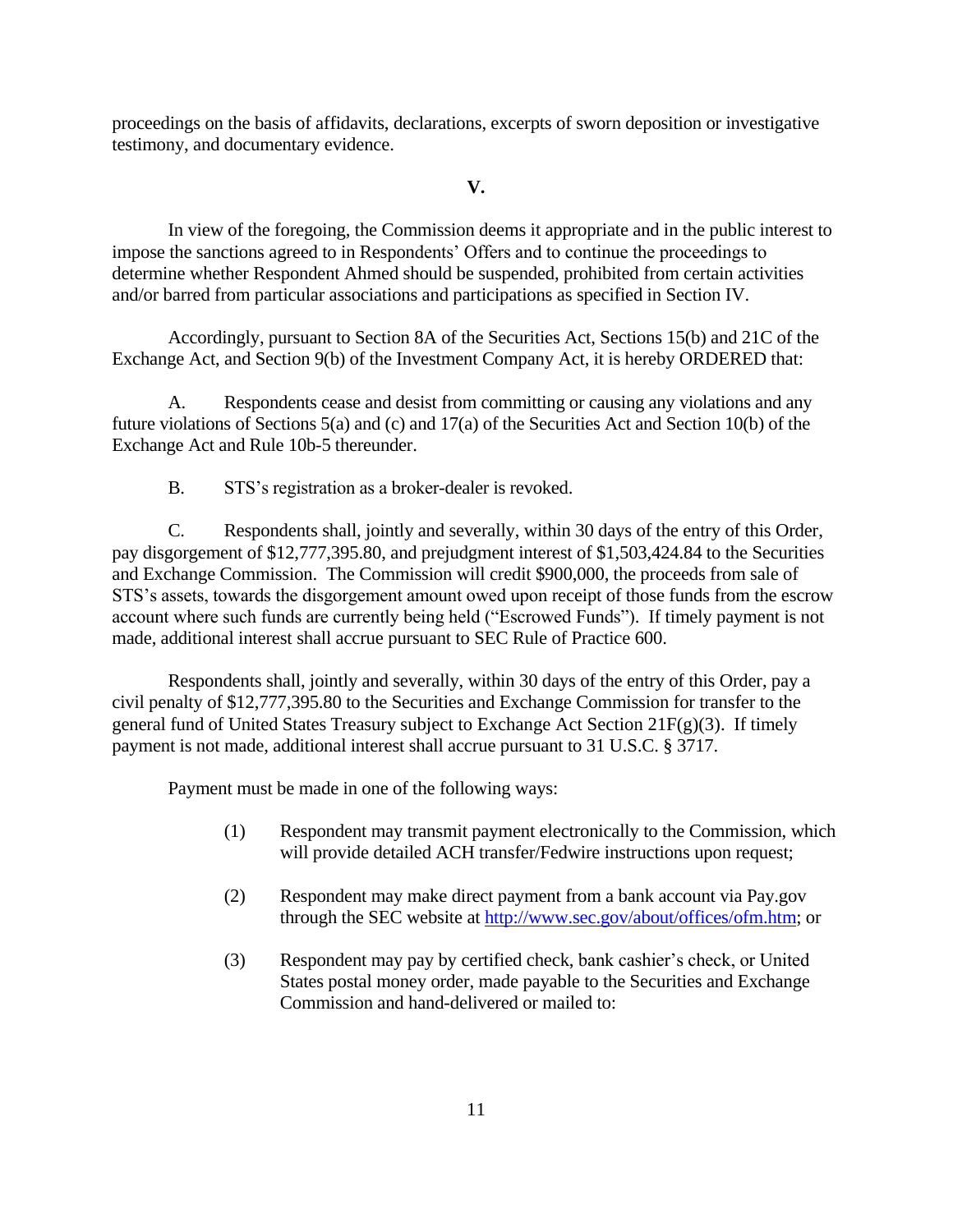Enterprise Services Center Accounts Receivable Branch HQ Bldg., Room 181, AMZ-341 6500 South MacArthur Boulevard Oklahoma City, OK 73169

Payments by check or money order must be accompanied by a cover letter identifying Success Trade, Inc., Success Trade Securities, Inc., and/or Fuad Ahmed as a Respondent in these proceedings, and the file number of these proceedings; a copy of the cover letter and check or money order must be sent to Julie M. Riewe, Co-Chief, Asset Management Unit, Division of Enforcement, Securities and Exchange Commission, 100 F St., NE, Washington, DC 20549-5010.

D. The Commission shall, within 120 days of the receipt of the Escrowed Funds together with any additional disgorgement and prejudgment interest paid by that date, pay such funds (the "Disgorgement Fund") to 57 investors previously identified by Commission staff who suffered a net harm as a result of the violations described in this order ("Eligible Investors"). The distribution payments are being made pro rata based on the percentage of the total net harm suffered by each Eligible Investor relative to the total net harm suffered by all Eligible Investors as set forth in Exhibit 1. Each Eligible Investor's payment amount will be determined by the Commission staff by multiplying the percentage of each Eligible Investor's harm by the total dollar amount available for distribution (after accounting for taxes and administrative expenses associated with the distribution of these amounts). Commission staff will seek the appointment of a tax administrator for the Disgorgement Fund as it constitutes a qualified settlement fund under section 468B(g) of the Internal Revenue Code, 26 U.S.C. § 468B(g), and related regulations, 26 C.F.R. §§ 1.468B-1 through 1.468B-5. Taxes, if any, and related administrative expenses will be paid from the Disgorgement Fund.

If following the distribution of the Disgorgement Fund, the Commission collects additional disgorgement and prejudgment interest owed pursuant to this Order, the Commission staff will seek, if feasible, a Commission order to disburse such additional Disgorgement Fund monies, less administrative expenses, to investors consistent with the percentages in Exhibit 1. After the Commission makes the foregoing payments, undistributed funds, if any, shall be remitted to the general fund of United States Treasury subject to Exchange Act Section 21F(g)(3)*.*

Amounts ordered to be paid as civil money penalties pursuant to this Order shall be treated as penalties paid to the government for all purposes, including all tax purposes. To preserve the deterrent effect of the civil penalty, Respondents agree that in any Related Investor Action, they shall not argue that they are entitled to, nor shall they benefit by, offset or reduction of any award of compensatory damages by the amount of any part of Respondents' payment of a civil penalty in this action ("Penalty Offset"). If the court in any Related Investor Action grants such a Penalty Offset, Respondents agree that they shall, within 30 days after entry of a final order granting the Penalty Offset, notify the Commission's counsel in this action and pay the amount of the Penalty Offset to the Securities and Exchange Commission. Such a payment shall not be deemed an additional civil penalty and shall not be deemed to change the amount of the civil penalty imposed in this proceeding. For purposes of this paragraph, a "Related Investor Action" means a private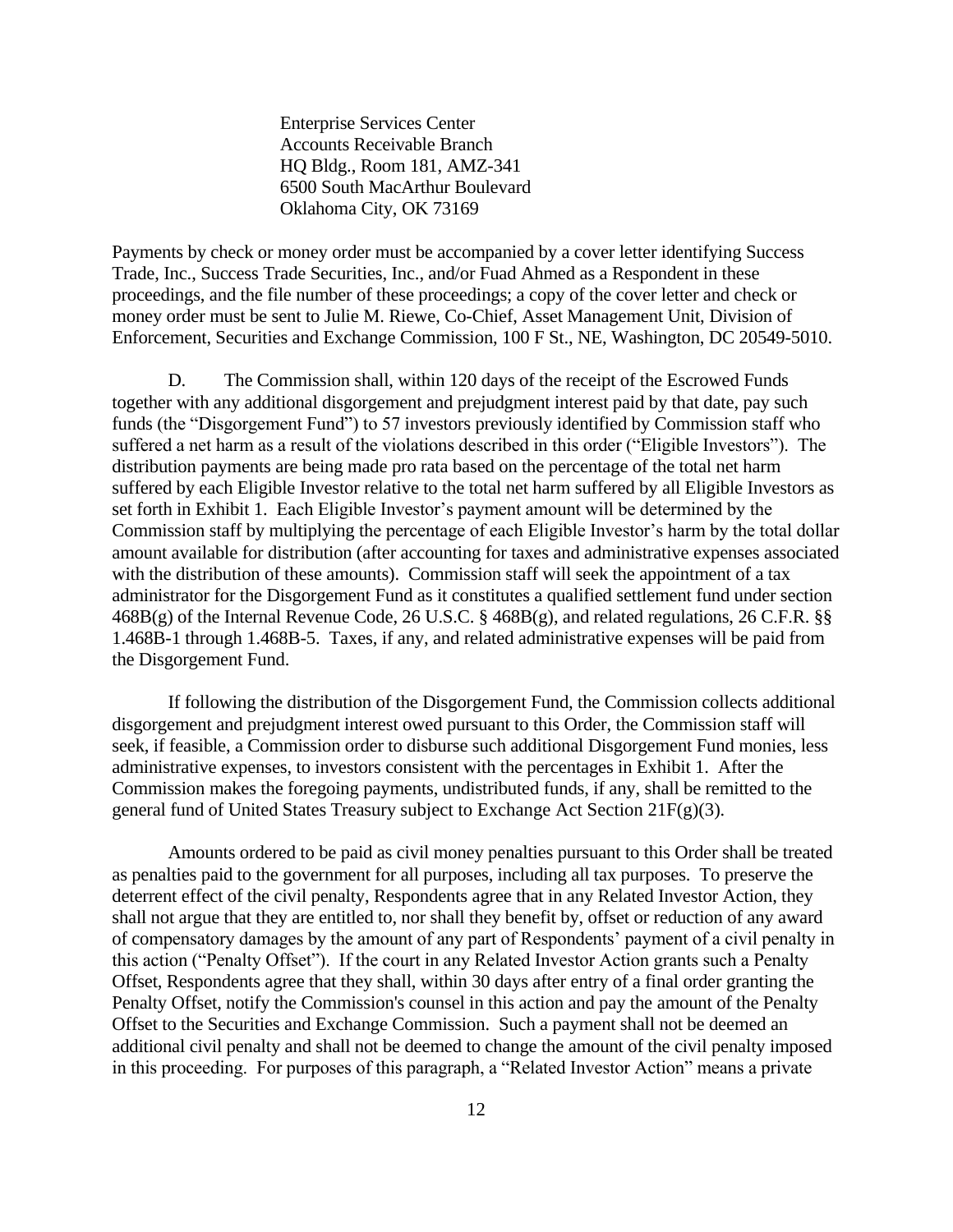damages action brought against any Respondent by or on behalf of one or more investors based on substantially the same facts as alleged in the Order instituted by the Commission in this proceeding.

### **VI.**

It is further Ordered that, for purposes of exceptions to discharge set forth in Section 523 of the Bankruptcy Code, 11 U.S.C. § 523, the findings in this Order are true and admitted by Ahmed, and further, any debt for disgorgement, prejudgment interest, civil penalty or other amounts due by Ahmed under this Order or any other judgment, order, consent order, decree or settlement agreement entered in connection with this proceeding, is a debt for the violation by Ahmed of the federal securities laws or any regulation or order issued under such laws, as set forth in Section 523(a)(19) of the Bankruptcy Code, 11 U.S.C. § 523(a)(19).

#### **VII.**

IT IS ORDERED that a public hearing for the purpose of taking evidence on the questions set forth in Section IV hereof shall be convened at a time and place to be fixed, and before an Administrative Law Judge to be designated by further order as provided by Rule 110 of the Commission's Rules of Practice, 17 C.F.R. § 201.110.

If Respondent Ahmed fails to appear at a hearing after being duly notified, Respondent may be deemed in default and the proceedings may be determined against him upon consideration of this Order, the allegations of which may be deemed to be true as provided by Rules 155(a), 220(f), 221(f) and 310 of the Commission's Rules of Practice, 17 C.F.R. §§ 201.155(a), 201.220(f), 201.221(f) and 201.310.

This Order shall be served forthwith upon Respondent personally or by certified mail.

IT IS FURTHER ORDERED that the Administrative Law Judge shall issue an initial decision no later than 300 days from the date of service of this Order, pursuant to Rule 360(a)(2) of the Commission's Rules of Practice, 17 C.F.R. § 201.360(a)(2).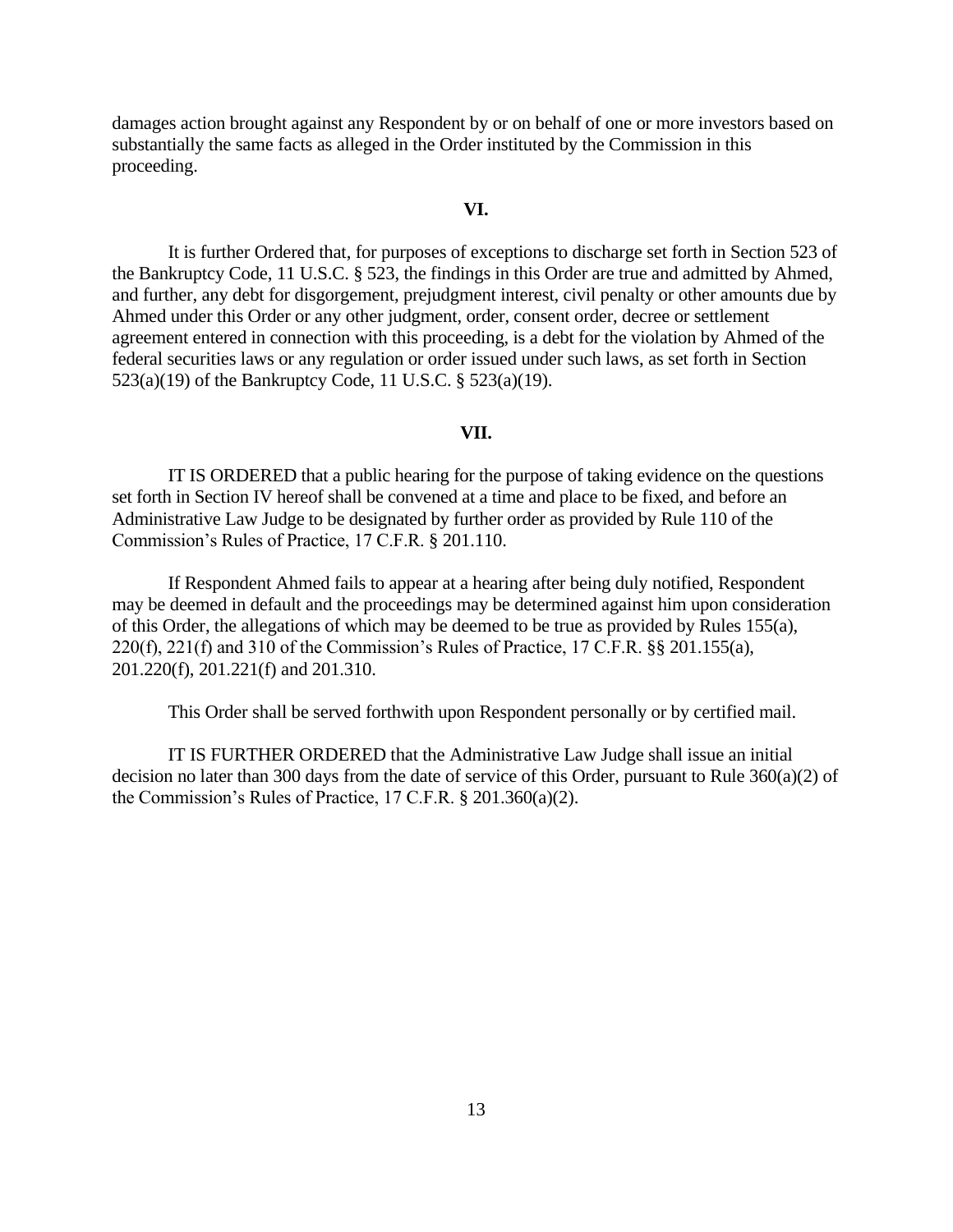In the absence of an appropriate waiver, no officer or employee of the Commission engaged in the performance of investigative or prosecuting functions in this or any factually related proceeding will be permitted to participate or advise in the decision of this matter, except as witness or counsel in proceedings held pursuant to notice. Since this proceeding is not "rule" making" within the meaning of Section 551 of the Administrative Procedure Act, it is not deemed subject to the provisions of Section 553 delaying the effective date of any final Commission action.

By the Commission.

Brent J. Fields **Secretary**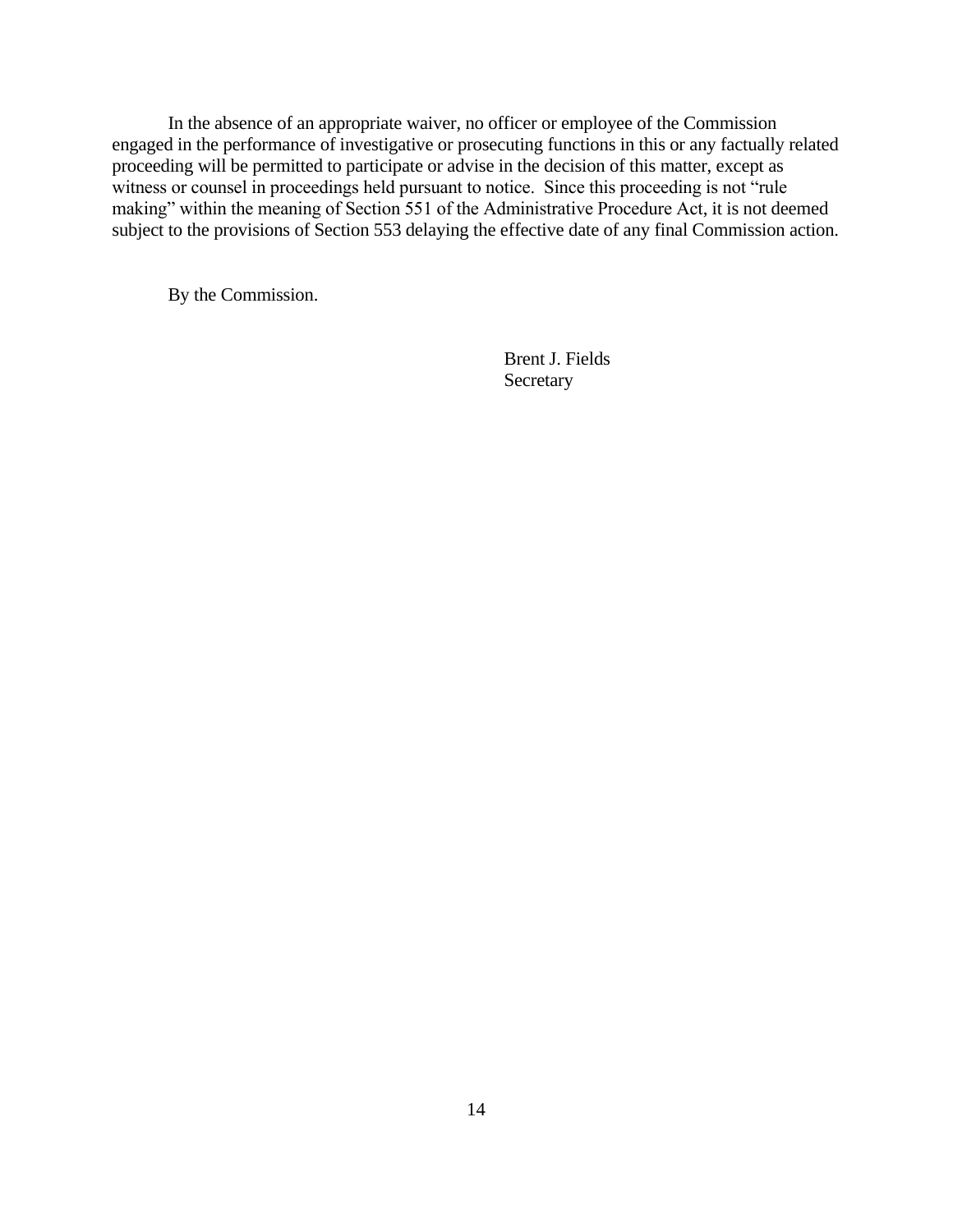# **Exhibit 1**

|                                     | <b>Distribution</b> |
|-------------------------------------|---------------------|
| <b>Success Trade Note Investors</b> | <b>Percentage</b>   |
| Eligible Investor #1                | 0.3767%             |
| Eligible Investor #2                | 1.3047%             |
| Eligible Investor #3                | 1.0397%             |
| Eligible Investor #4                | 3.6992%             |
| Eligible Investor #5                | 0.7421%             |
| Eligible Investor #6                | 2.6369%             |
| Eligible Investor #7                | 0.7534%             |
| Eligible Investor #8                | 1.9698%             |
| Eligible Investor #9                | 2.3034%             |
| Eligible Investor #10               | 3.4773%             |
| Eligible Investor #11               | 0.6200%             |
| Eligible Investor #12               | 1.5068%             |
| Eligible Investor #13               | 0.6592%             |
| Eligible Investor #14               | 0.3666%             |
| Eligible Investor #15               | 1.4064%             |
| Eligible Investor #16               | 3.1758%             |
| Eligible Investor #17               | 6.5871%             |
| Eligible Investor #18               | 14.6663%            |
| Eligible Investor #19               | 1.7344%             |
| Eligible Investor #20               | 1.2753%             |
| Eligible Investor #21               | 1.4765%             |
| Eligible Investor #22               | 2.1190%             |
| Eligible Investor #23               | 0.1507%             |
| Eligible Investor #24               | 1.4833%             |
| Eligible Investor #25               | 3.8628%             |
| Eligible Investor #26               | 4.6291%             |
| Eligible Investor #27               | 0.3728%             |
| Eligible Investor #28               | 2.6432%             |
| Eligible Investor #29               | 0.1771%             |
| Eligible Investor #30               | 1.4460%             |
| Eligible Investor #31               | 0.7270%             |
| Eligible Investor #32               | 0.7534%             |
| Eligible Investor #33               | 0.6985%             |
| Eligible Investor #34               | 0.1808%             |
| Eligible Investor #35               | 1.3145%             |
| Eligible Investor #36               | 0.7534%             |
| Eligible Investor #37               | 3.3601%             |
| Eligible Investor #38               | 1.1223%             |
| Eligible Investor #39               | 1.8835%             |
| Eligible Investor #40               | 4.2719%             |
| Eligible Investor #41               | 0.5651%             |
| Eligible Investor #42               | 1.1301%             |
| Eligible Investor #43               | 2.2024%             |